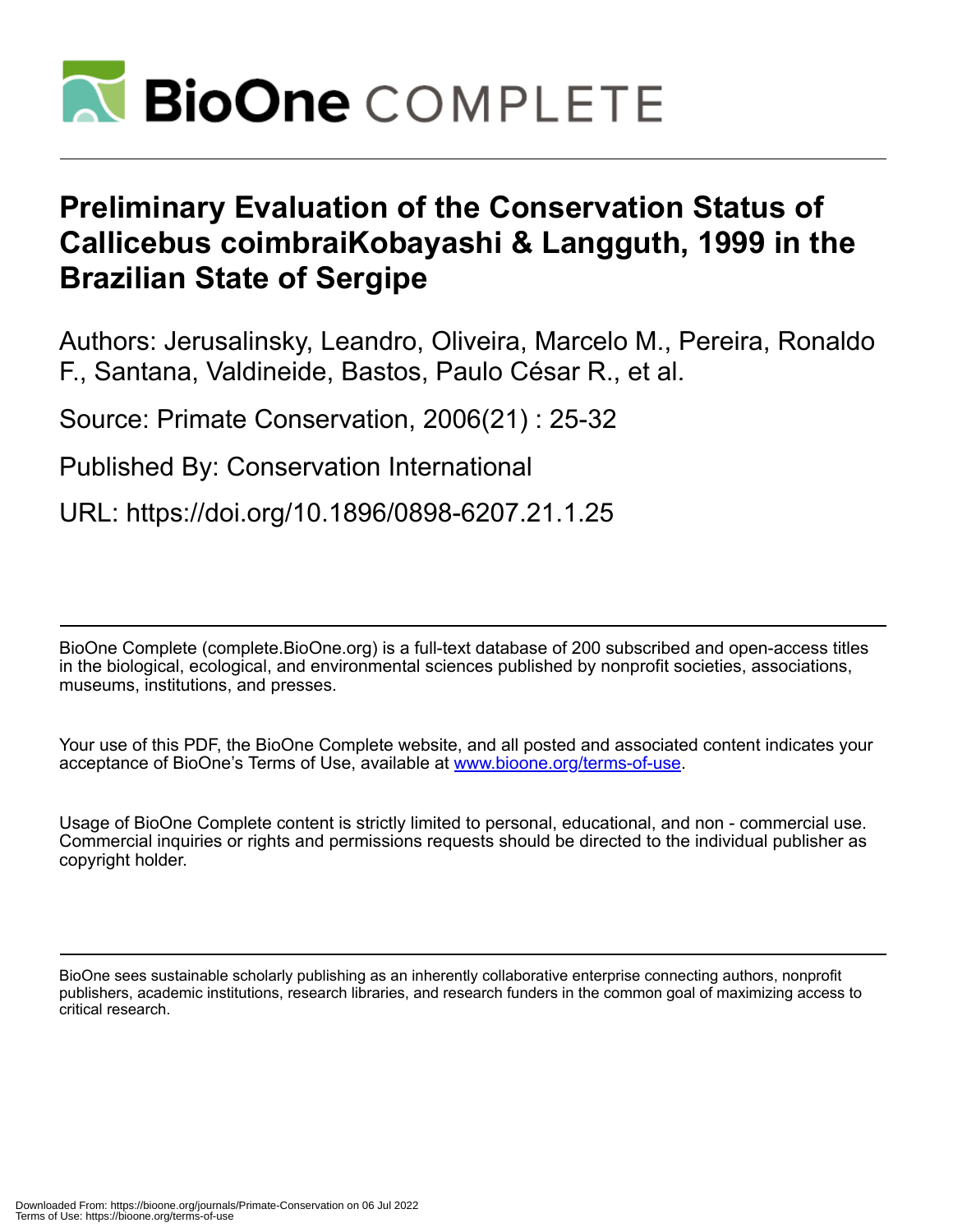## **Preliminary Evaluation of the Conservation Status of**  *Callicebus coimbrai* **Kobayashi & Langguth, 1999 in the Brazilian State of Sergipe**

Leandro Jerusalinsky<sup>1</sup>, Marcelo M. Oliveira<sup>1</sup>, Ronaldo F. Pereira<sup>2</sup>, Valdineide Santana<sup>3</sup>, Paulo César R. Bastos<sup>3</sup> and Stephen F. Ferrari<sup>4</sup>

 *IBAMA – Centro de Proteção de Primatas Brasileiros, João Pessoa, Paraíba, Brazil CODEVASF – 4ª Superintendência, Aracaju, Sergipe, Brazil IBAMA – Gerência Executiva de Sergipe, Aracaju, Sergipe, Brazil Departamento de Biologia, Universidade Federal de Sergipe, São Cristóvão, Sergipe, Brazil*

**Abstract:** Endemic to the Atlantic forest of the Brazilian states of Sergipe and Bahia, *Callicebus coimbrai* survives in a highly fragmented landscape characterized by small remnants of forest in a matrix of plantations and pasture. First described only seven years ago, the species is still poorly known and, until the present study, had been recorded from only fifteen sites in Sergipe, in fragments of no less than 40 ha. Here, we report on a survey of the presumed range of the species in Sergipe, with the primary aims of identifying remnant populations and evaluating the influence of factors, such as fragment size, on survival. Populations of *C. coimbrai* were recorded through either sightings or response to playbacks of vocalizations at 30 of 147 sites surveyed (including 15 confirmed previously), and consistent reports from local residents were obtained at a further 46 localities. Six of the confirmed fragments were less than 20 ha, including one of only 3 ha. This indicates that the species is relatively tolerant of habitat fragmentation, and is able to survive in isolated forests of small size. Together with the growing number of known (and potential) populations, this tolerance is a positive factor for the long-term conservation of the species. However, based on the results of this survey, estimates of the total area of forest occupied by the species, and numbers remaining in the wild are only 100–150 km<sup>2</sup> and 500–1,000 individuals, respectively. Clearly, this situation requires urgent measures, including the implementation of protected areas and provisions for metapopulation management.

**Resumo:** Endêmica à Mata Atlântica dos Estados de Sergipe e Bahia, *Callicebus coimbrai* sobrevive em uma paisagem altamente fragmentada, caracterizada por pequenos remanescentes de floresta inseridos em uma matriz de plantações e pastagens. Descrita pela primeira vez há apenas sete anos, a espécie permanece muito pouco conhecida e, até o presente estudo, tinha sido registrada em apenas quinze localidades de Sergipe, em fragmentos maiores que 40 ha. Neste estudo, foi realizado um levantamento dentro da distribuição geográfica presumida da espécie em Sergipe com o objetivo principal de identificar populações remanescentes, e avaliar a influência de fatores como o tamanho de fragmento sobre sua sobrevivência. Populações de *C. coimbrai* foram registradas, por meio de avistamentos ou respostas à reprodução de vocalizações gravadas, em 30 dos 147 sítios investigados (incluindo os 15 confirmados anteriormente), e relatos consistentes de ocorrência foram obtidos de moradores locais em outras 46 localidades. Seis dos fragmentos confirmados tinham extensões com menos de 20 ha, sendo o menor de apenas 3 ha. Isto indica que a espécie é relativamente tolerante à fragmentação de habitat, e que consegue sobreviver em matas isoladas de tamanho reduzido. Junto ao número crescente de populações conhecidas (e indicadas), esta tolerância constitui um fator positivo para a conservação da espécie em longo prazo. Entretanto, baseado nos resultados deste levantamento, as estimativas da área total de floresta ainda ocupada pela espécie e do número de indivíduos que sobrevivem na natureza, são de apenas 100–150 km² e 500–1.000 indivíduos, respectivamente. Obviamente, esta situação demanda medidas urgentes, que incluem a implementação de áreas protegidas, e a aplicação de estratégias de manejo metapopulacional.

**Key Words:** Coimbra-Filho's titi monkey, *Callicebus coimbrai*, conservation, Northeast Brazil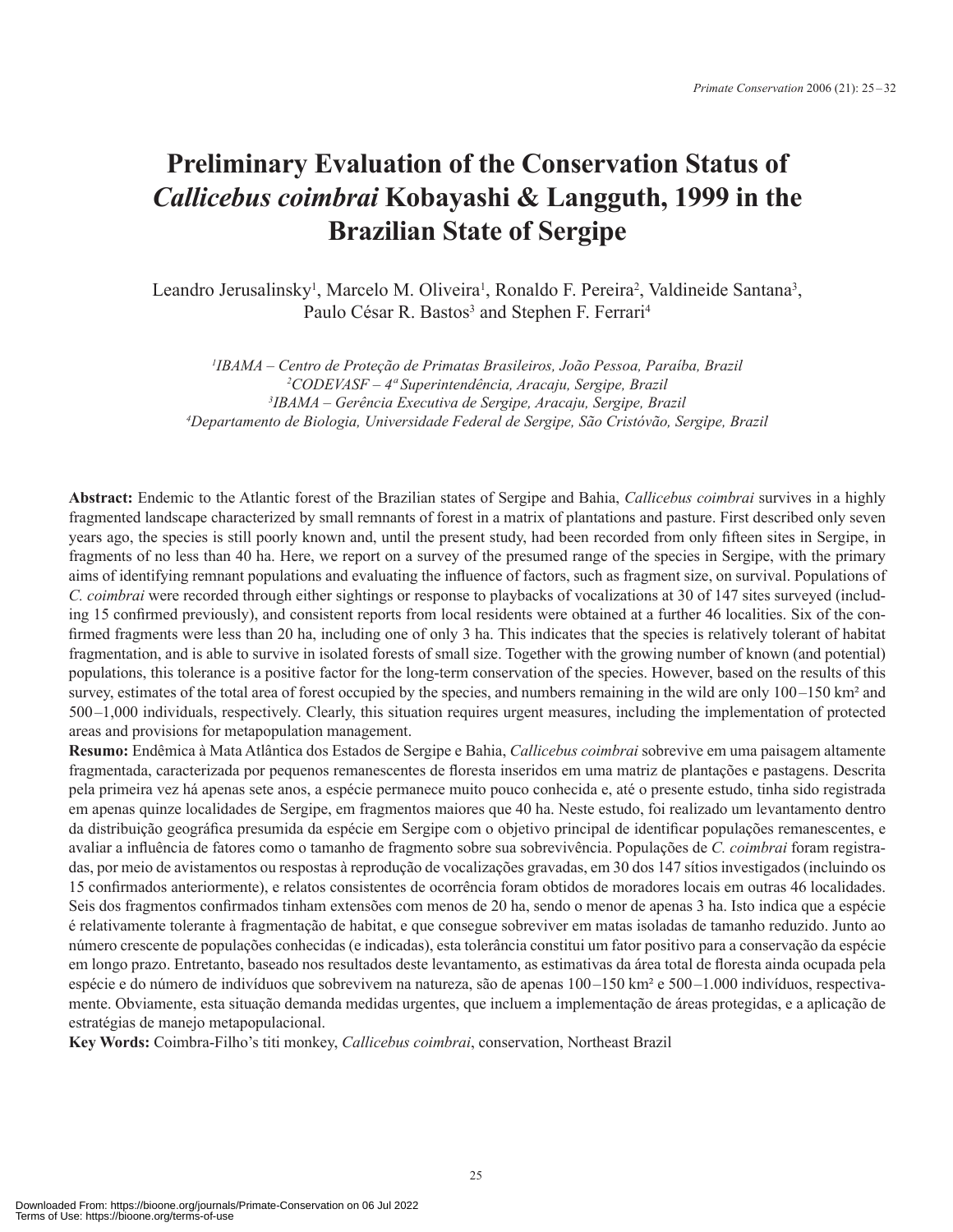#### **Introduction**

Coimbra-Filho's titi monkey, *Callicebus coimbrai*, was first described by Kobayashi and Langguth in 1999, and is considered to be one of the most endangered of all Neotropical primates (Brazil, MMA 2003; IUCN 2004). Its known range covers little more than 30,000 km², straddling the border between the states of Sergipe and Bahia, an area that has suffered deforestation and habitat fragmentation virtually since the beginning of European colonization, five centuries ago (Coimbra-Filho and Câmara 1996).

By the beginning of the 20th century, the Atlantic forest of Sergipe had been reduced to approximately 40% of its original cover, and to less than 1% over the subsequent 100 years (Siqueira and Ribeiro 2001). This remnant forest cover is distributed in isolated fragments of no more than 900 ha. Prior to the present study, *C. coimbrai* had been recorded from 15 sites in Sergipe, and two in Bahia (Kobayashi and Langguth 1999; Sousa 2000, 2003; Printes 2005), in forest fragments ranging in size from 40 to 900 ha. It is not known to occur in any officially protected areas in either state (Silva *et al.* 2005).

In the present study, the known and presumed distribution of *C. coimbrai* in the state of Sergipe was surveyed systematically in an attempt to locate additional remnant populations and define ecological parameters such as the minimum size of fragment necessary for the survival of the species. The data collected were used for an overall assessment of the conservation status of the species in this state, and the formulation of basic guidelines for the development of long-term conservation strategies.

#### **Methods**

Fieldwork was planned on the basis of known *C. coimbrai* localities in Sergipe (Kobayashi and Langguth 1999; Sousa 2000, 2003) and the identification of potential sites using a digital atlas of the state (Sergipe, SEPLANTEC 2004) using satellite images and aerial photographs. The primary strategy was to survey all fragments of large size (>100 ha), and to sample smaller fragments within the survey area; in particular those for which local residents had indicated the presence of *C. coimbrai*.

Four main study areas were demarcated (Fig. 1) and surveyed during separate excursions between May and September 2004. In November 2004, and March and May 2005, complementary excursions were conducted to survey previously visited localities where the species had been indicated consistently in interviews, but not confirmed directly. During visits to each site, experienced local residents were interviewed in a standardized, undirected manner, supported by photographs and drawings of local mammals, and by recordings of *Callicebus* vocalizations, in an attempt to identify local habitat in which titis could be found. Sites indicated consistently by residents were visited and surveyed qualitatively, using exist ing trails. In addition to observations, recordings of *Callicebus* vocalizations were played through a loudspeaker (Johnny



**Figure 1.** Map of the Brazilian state of Sergipe, showing the four main study areas.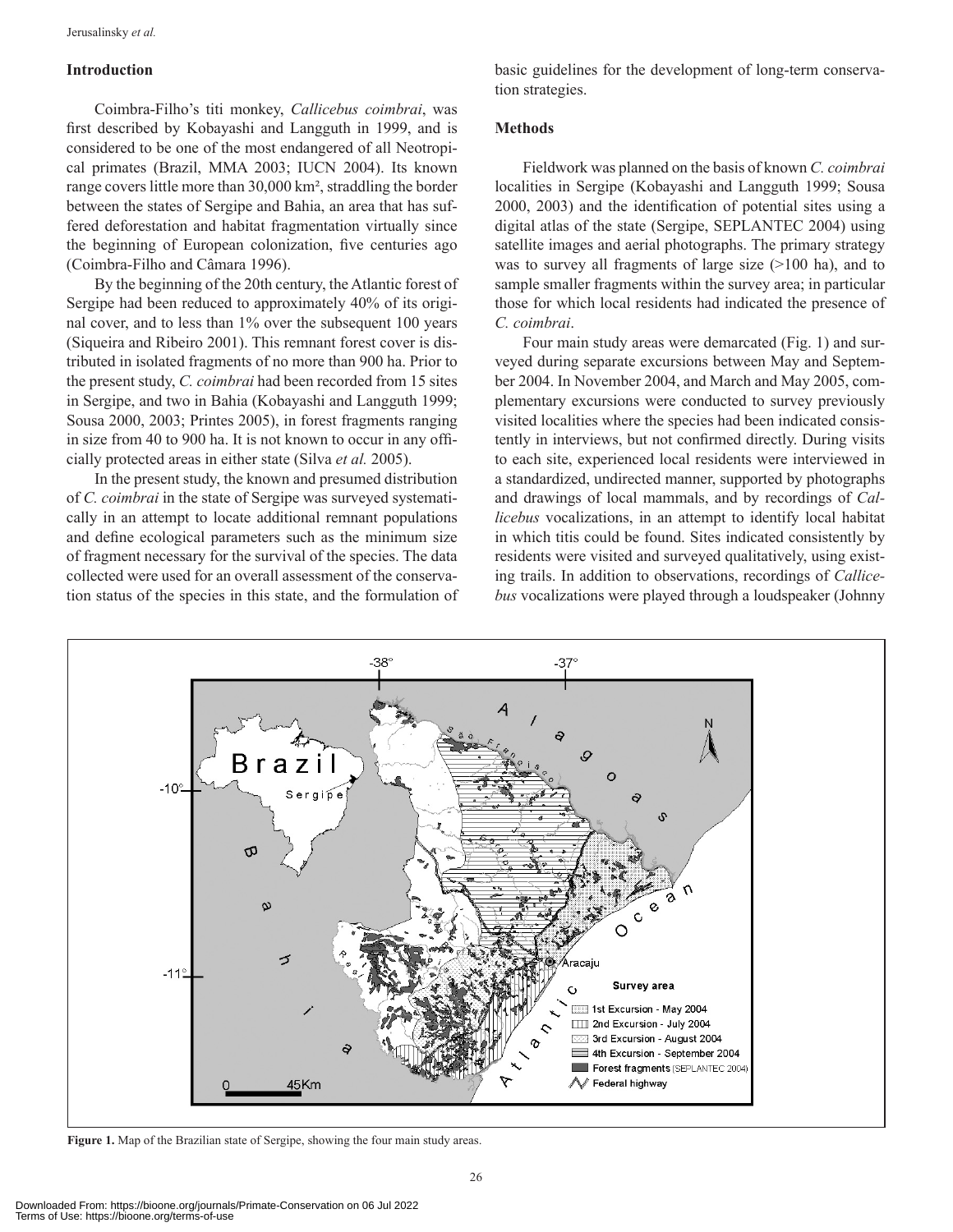**Table 1.** Confirmed localities for *Callicebus coimbrai* in the state of Sergipe, Brazil.

| <b>Site</b>    | Locality                       | <b>Coordinates</b>                   | Fragment size (ha)   | Type of record <sup>1</sup> | Source <sup>2</sup> |
|----------------|--------------------------------|--------------------------------------|----------------------|-----------------------------|---------------------|
| $\mathbf{1}$   | Fazenda Cruzeiro               | 11°29' S, 37°46' W                   | 2003                 | SP(1)                       | KL                  |
| $\overline{c}$ | Povoado de Aragão - Santana    | $10^{\circ}32'$ S, $36^{\circ}41'$ W | 150                  | SP(2), OBS(3)               | KL, SO              |
| 3              | Fazenda Arauari                | $10^{\circ}45'$ S, $37^{\circ}00'$ W | 500 <sup>3</sup>     | $SP(2)$ , OBS $(2)$         | KL, SO              |
| 4              | Mata do Crasto                 | 11°22' S, 37°25' W                   | 900                  | OBS(1)                      | SO <sub>1</sub>     |
| 5              | Mata do Dira                   | $10^{\circ}53'$ S, $37^{\circ}21'$ W | >100                 | PB                          | <sub>SO</sub>       |
| 6              | Mata do Serigy                 | $10^{\circ}33'$ S, $36^{\circ}42'$ W | 70                   | PB                          | <b>SO</b>           |
| 7              | Mata do Oiteiro                | $10^{\circ}39'$ S, $37^{\circ}03'$ W | 50 <sup>3</sup>      | <b>PB</b>                   | <sub>SO</sub>       |
| $\,$ 8 $\,$    | Mata da Serra Preta            | $10^{\circ}30'$ S, $37^{\circ}37'$ W | $<$ 200 <sup>3</sup> | PB                          | <sub>SO</sub>       |
| 9              | Fazenda Aiumas                 | $10^{\circ}25'$ S, $36^{\circ}39'$ W | 60 <sup>3</sup>      | PB                          | <b>SO</b>           |
| 10             | Mata da Aguada                 | $10^{\circ}40'$ S, $36^{\circ}56'$ W | 40                   | <b>PB</b>                   | SO <sub>1</sub>     |
| 11             | Mata da Nova Descoberta        | $11^{\circ}06'$ S, $37^{\circ}19'$ W | 100 <sup>3</sup>     | PB                          | <sub>SO</sub>       |
| 12             | Mata do Cadoz                  | 10°23' S, 36°39' W                   | 50 <sup>3</sup>      | PB, OBS (2)                 | SO, PS              |
| 13             | Fazenda Sabão - Mata Oeste     | 11°30' S, 37°34' W                   | 300                  | PB                          | SO, PS              |
| 14             | Mata do Junco                  | $10^{\circ}32'$ S, $37^{\circ}03'$ W | 400                  | PB                          | SO, PS              |
| 15             | Fazenda Trapsa                 | $11^{\circ}12'$ S, $37^{\circ}14'$ W | 6003                 | PB                          | SO, PS              |
| 16             | Bugio (Buji)                   | $11°27'$ S, $37°43'$ W               | 200                  | PB                          | <b>PS</b>           |
| 17             | Fazenda Capivara               | 11°11'S, 37°28'W                     | 30                   | OBS(2)                      | <b>PS</b>           |
| 18             | Fazenda Imbira                 | $11^{\circ}14'$ S, $37^{\circ}34'$ W | 10                   | PB                          | <b>PS</b>           |
| 19             | Fazenda Bomfin VI              | $11^{\circ}18'$ S, $37^{\circ}40'$ W | 15                   | OBS(4)                      | <b>PS</b>           |
| 20             | Fazenda Tuim                   | $11^{\circ}17'$ S, $37^{\circ}38'$ W | 3                    | PB                          | <b>PS</b>           |
| 21             | Fazenda Poços                  | 11°16' S, 37°33' W                   | 15                   | PB                          | <b>PS</b>           |
| 22             | Mata Chiquinho 2               | $11^{\circ}17'$ S, $37^{\circ}41'$ W | 10                   | PB                          | <b>PS</b>           |
| 23             | Mata do Escôncio               | $11°26'$ S, $37°37'$ W               | 250                  | OBS(2)                      | <b>PS</b>           |
| 24             | Fazenda Sabão - Mata Pequena   | $11°31'$ S, $37°34'$ W               | $\overline{7}$       | OBS(1)                      | <b>PS</b>           |
| 25             | Mata do Pau Torto              | 11°23' S, 37°30' W                   | 250                  | PB                          | <b>PS</b>           |
| 26             | Mata da Águas Claras           | $11°22'$ S, $37°33'$ W               | 50                   | OBS(4)                      | <b>PS</b>           |
| 27             | Mata da Surucucu               | $11°21'$ S, $37°29'$ W               | 60                   | OBS(4)                      | <b>PS</b>           |
| 28             | Assentamento Chico Mendes      | 11°30' S, 37°33' W                   | 50                   | PB                          | <b>PS</b>           |
| 29             | Fazenda Sabão - Mata Leste     | $11°29'$ S, $37°33'$ W               | 100                  | PB                          | <b>PS</b>           |
| 30             | Fazenda São Pedro/Assentamento | $10^{\circ}02'$ S, $37^{\circ}24'$ W | 150                  | PB                          | PS                  |

 ${}^{1}SP$  = specimen collected; OBS = animals observed;  $PB$  = response to playback, or vocalizations heard. Different types of records refer to the respective studies. Numbers in parentheses refer to the number of individuals recorded.

 ${}^{2}KL =$ Kobayashi and Langguth (1999); SO = Sousa (2003); PS = Present Study.

<sup>3</sup>Estimate obtained during the present study.

Stewart 612 Deluxe professional caller) in an attempt to provoke a response from animals out of sight.

The size of forest remnants was estimated through a combination of the available information (aerial photographs and satellite images) and direct observation. At sites where the presence of *C. coimbrai* was confirmed, the landowner or property manager was also contacted to obtain more detailed information and to refine estimates. Estimates were less systematic at unconfirmed sites, and given their heterogeneity, they have been assigned to size classes for the purposes of the present study.

#### **Results**

A total of 147 forest fragments were identified either dur ing planning, or during surveys, when indicated by local residents. All were visited during the four preliminary excursions, and 28 of them were revisited during the three complementary

field trips. In many cases, fragments identified on the digital atlas either no longer existed or had been practically eliminated by deforestation or fire.

Overall, 245 residents were interviewed, and a total of 110 sites were indicated as having resident titis in at least one interview. However, the reports referring to 34 of these sites were considered unreliable because of inconsistencies in the identification of the species. Some interviewees confused titis with capuchins (*Cebus*) or marmosets (*Callithrix*), or even other arboreal mammals. The remaining 76 sites included the 15 recorded by Kobayashi and Langguth (1999) and Sousa (2003), and an additional 15 at which the presence of the species was confirmed through either direct observation or response to playbacks (Table 1, Fig. 2). Playbacks proved to be an important survey tool, providing confirmation of the presence of titi monkeys at the majority (63.3%) of the sites.

At the remaining 46 sites (Table 2, Fig. 3), the presence of *C. coimbrai* was indicated consistently in interviews, but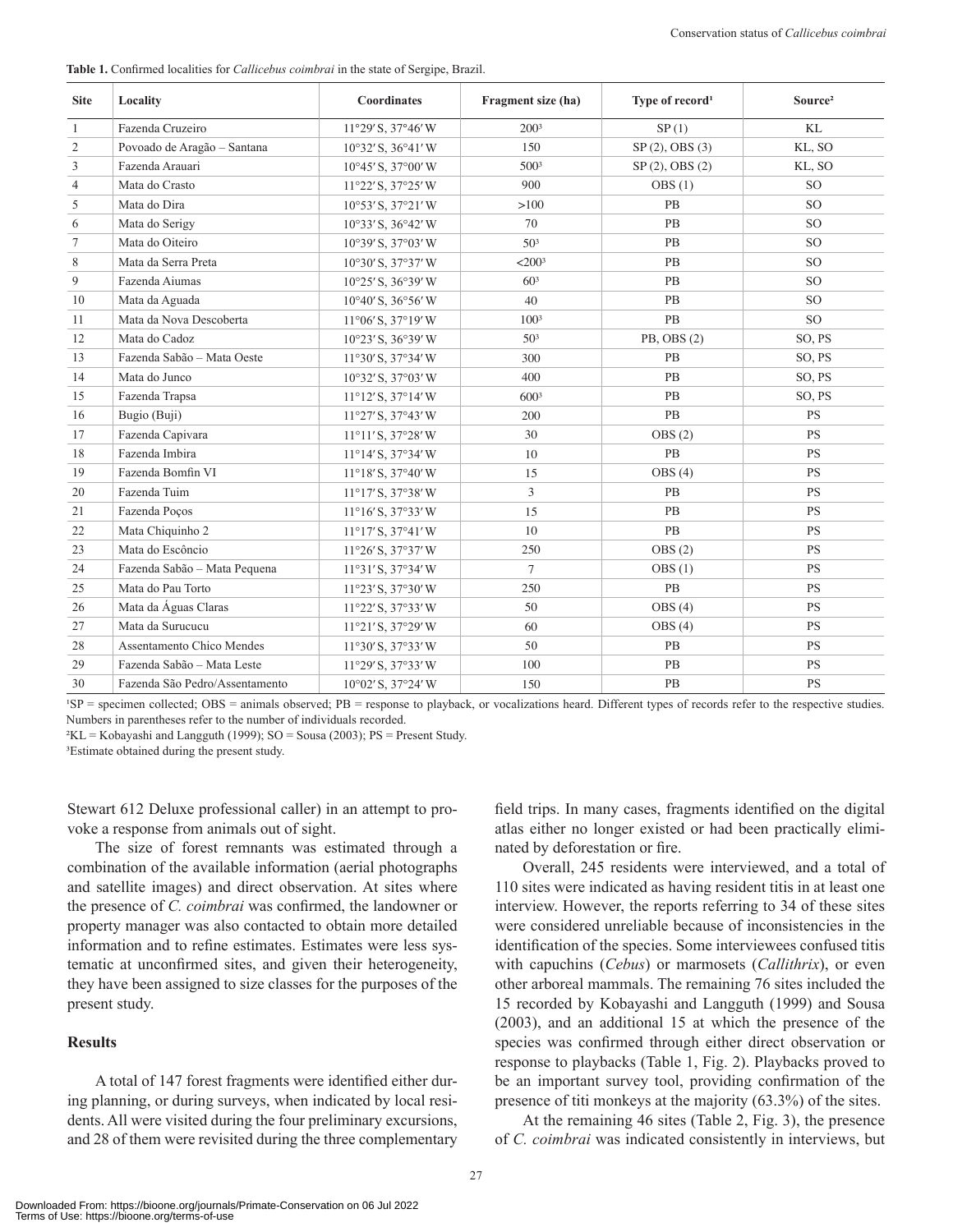was not confirmed directly through surveys. Many of these fragments were relatively small in size, although records from Fazenda Tuim and Fazenda Sabão (Table 1) do indicate that the species is able to survive in fragments of less than 10 ha. As such, it would seem reasonable to assume

that titis are present in many, if not all, of these unconfirmed fragments.

The sum of the area of forest at the 30 confirmed sites (Table 1) is just over 5,000 ha, and that of the unconfirmed sites is between 1,500 and 3,500 ha. The results indicate



**Figure 2.** Sites in the state of Sergipe where the presence of *Callicebus coimbrai* has been confirmed. Sites are numbered as in Table 1.



**Figure 3.** Sites in the state of Sergipe where the presence of *Callicebus coimbrai* was reported by local residents during the present study, but not confirmed directly (see text and Table 2).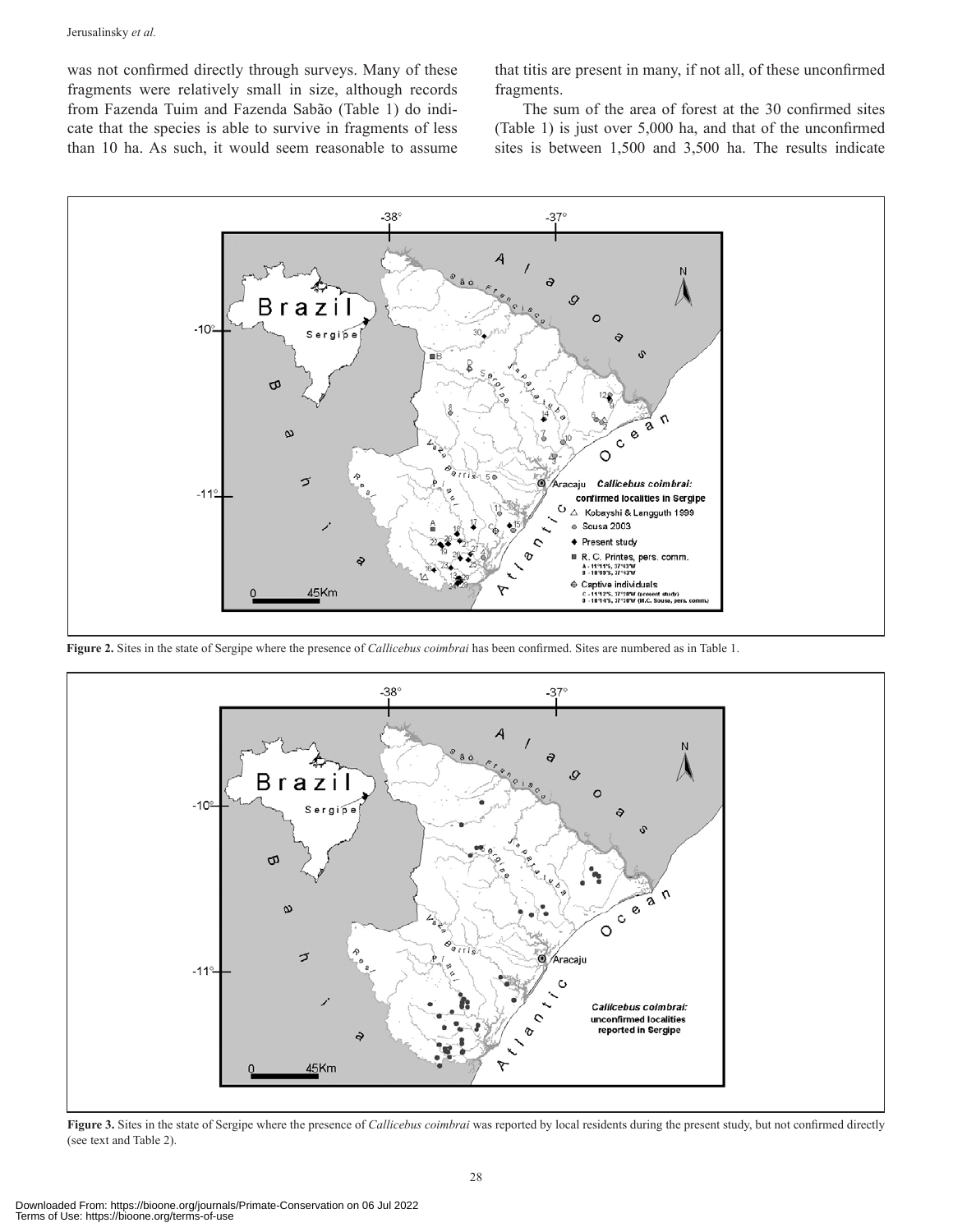that *C. coimbrai* is relatively more abundant in the southern coastal forest zone in comparison with the central and northern coastal zones. More than a half of confirmed (55.9%) and unconfirmed (60.9%) sites are located in the basins of the Rios Piauí and Real (Figs. 2 and 3). This area is characterized by seasonal semi-deciduous forest (Brazil, IBGE 2004).

An additional, unexpected result of the surveys was the recovery of an adult female *C. coimbrai* (Fig. 4) from illegal captivity at Riacho Fundo do Abaís (11°12′ S, 37°20′ W) on 16 March 2005. The animal was taken to the Aracaju Zoological Gardens on the same day, where it was found to be in good health, and has now survived for almost a year. This is the first time the species has been held officially in captivity, and represents a potentially important first step in the eventual development of programs of captive breeding, translocation, and reintroduction.

A second animal was observed (M. C. Sousa pers. comm.) in private captivity in the town of Nossa Senhora da Glória (Fig. 3), although it escaped before being transferred to Aracaju. This, together with surrounding localities (8, 30, and B in Fig. 2), confirms that, while *C. coimbrai* is rare in caatinga habitats, where it is replaced by *Callicebus barbarabrownae*, its original geographic range extends farther north and west than was previously supposed.

#### **Discussion**

In common with most of the platyrrhine species discovered in the wild over the past 15 years (for example, Lorini and Persson 1990; Van Roosmalen *et al*. 2002), *C. coimbrai* has a relatively restricted geographic range, which, like most of the Atlantic forest, is characterized by critical levels of deforestation and habitat fragmentation. There was thus little doubt that the species was at some risk of extinction as soon as it was made known to science, and it is now considered to be one of the most endangered of Brazilian primates (Brazil, MMA 2003; IUCN 2004). This study has done little to alter this initial impression, although the species is now known to occur at many more sites than the three localities identified originally by Kobayashi and Langguth (1999). In addition to the thirty sites confirmed here, R. C. Printes (pers. comm.) has recorded *C. coimbrai* at two additional sites in Sergipe (Fig. 2), bring ing the current total to thirty-two. It is important to note that one of the sites reported by Printes is located outside the area surveyed in the present study, suggesting that a certain number of potential sites have yet to be identified.

These sites encompass a total area of approximately 50 km² of forest. While this is almost certainly an underestimate of the total area of forest in Sergipe occupied by populations of *C. coimbrai*, it seems unlikely that the definitive value will surpass 75 km<sup>2</sup>. If it is assumed that a similar situation exists in Bahia, given that the species may be distributed over a similar area in this state (Printes 2005), we can conclude that the total area of forest occupied by the species is between 100 and 150 km².

**Table 2.** Localities at which the presence of *C. coimbrai* was reported consistently by local residents, but not confirmed via direct observation.

| Locality                                       | Coordinates                          | Size class <sup>1</sup> |
|------------------------------------------------|--------------------------------------|-------------------------|
| Fazenda Cruzeiro - Mata pequena                | $11^{\circ}33'$ S, $37^{\circ}40'$ W | А                       |
| Fazenda Barro                                  | 11°09' S, 37°31' W                   | A                       |
| Mata do Balneário – Fazenda Santa<br>Bárbara   | 10°24' S, 36°44' W                   | B                       |
| Mata de Pedra do Rumo                          | 11°28' S, 37°38' W                   | B                       |
| Mata da Ladeira Vermelha                       | 11°31'S, 37°41'W                     | B                       |
| Fazenda Santa Cruz - Mata 1                    | $11^{\circ}12'$ S, $37^{\circ}32'$ W | B                       |
| Fazenda Brejo                                  | 11°10'S, 37°32'W                     | B                       |
| Matas do Contador 1 - Fazenda Santa<br>Bárbara | 10°24' S, 36°44' W                   | С                       |
| Matas do Contador 2 – Fazenda Santa<br>Bárbara | $10^{\circ}25'$ S, $36^{\circ}43'$ W | C                       |
| Fazenda Campo Belo                             | $11°01'$ S, 37°18'W                  | C                       |
| Fazenda Santa Cruz - Mata 2                    | $11^{\circ}12'$ S, $37^{\circ}32'$ W | C                       |
| Fazenda Nova                                   | $11^{\circ}14'$ S, $37^{\circ}36'$ W | C                       |
| Fazenda Riacho Seco                            | $11^{\circ}18'$ S, $37^{\circ}34'$ W | C                       |
| Fazenda Salobro                                | $11^{\circ}20'$ S, $37^{\circ}38'$ W | С                       |
| Fazenda Glória                                 | 11°15'S, 37°40'W                     | С                       |
| Mata da Bica                                   | $11^{\circ}11'$ S, $37^{\circ}44'$ W | С                       |
| Mata de Vila do Padre                          | $10^{\circ}07'$ S, $37^{\circ}32'$ W | C                       |
| Mata dos Olhos d'Água 1 - Gameleiro            | $10^{\circ}15'$ S, $37^{\circ}27'$ W | C                       |
| Fazenda Capim-Açu                              | 10°38' S, 37°02' W                   | С                       |
| Mata do Canto Escuro - Fazenda<br>Araticum     | 10°36' S, 37°03' W                   | C                       |
| Matas de Antônio Dias - Maçaranduba            | 10°28' S, 36°49' W                   | D                       |
| Mata Verde - Fazenda de Citrus                 | 10°22' S, 36°46' W                   | D                       |
| Mata do Projeto A da SERAGRO                   | 10°27' S, 36°43' W                   | D                       |
| Fazenda Castelo - Mata 2                       | $11^{\circ}19'$ S, $37^{\circ}26'$ W | D                       |
| Fazenda Cedro                                  | $11°20'$ S, 37°33′W                  | D                       |
| Fazenda Santa Mônica                           | 11°20'S, 37°32'W                     | D                       |
| Fazenda Escôncio - Mata pequena                | $11°27'$ S, $37°36'$ W               | D                       |
| Assentamento Osias Silva                       | $11°26'$ S, $37°40'$ W               | D                       |
| Fazenda Curuanha                               | $11^{\circ}12'$ S, $37^{\circ}30'$ W | D                       |
| Mata de Lagoa do Rancho                        | 09°58' S, 37°25' W                   | D                       |
| Mata dos Olhos d'Água 2 – Gameleiro            | $10^{\circ}15'$ S, $37^{\circ}26'$ W | D                       |
| Mata da Campanha - Fazenda Tabua               | $10^{\circ}38'$ S, $37^{\circ}11'$ W | D                       |
| Fazenda Colégio                                | $11°04'$ S, $37°16'$ W               | Е                       |
| Fazenda Paruí                                  | 11°10'S, 37°13'W                     | E                       |
| Assentamento Boa Vista                         | 11°25'S, 37°32'W                     | E                       |
| Fazenda Gavião/Fazenda Cajá                    | 11°28′ S, 37°32′ W                   | E                       |
| Mata de Valdir Cruz                            | 11°29' S, 37°32' W                   | E                       |
| Mata de Branco - Fazenda Mangueira             | 11°28' S, 37°37' W                   | E                       |
| Mata da Palmeirinha - Fazenda Jaqueira         | $11°27'$ S, 37°38′W                  | E                       |
| Fazenda Cobiça                                 | 11°08' S, 37°33' W                   | E                       |
| Fazenda Periperi                               | 11°10'S, 37°30'W                     | E                       |
| Fazenda Limoeiro                               | 10°39' S, 37°07' W                   | E                       |
| Fazenda Castelo - Mata 1                       | 11°20'S, 37°27'W                     | F                       |
| Fazenda Riacho Fundo                           | 11°30'S, 37°36'W                     | F                       |
| Fazenda Guia                                   | $10^{\circ}18'$ S, $37^{\circ}29'$ W | G                       |
| Fazenda Gaiofa/Assentamento São José           | 11°24' S, 37°32' W                   | G                       |

Size class: A = <5 ha; B = 5–10 ha; C = 10–25 ha; D = 25–50 ha; E = 50–100 ha; F = 100–250 ha; G = 250–500 ha.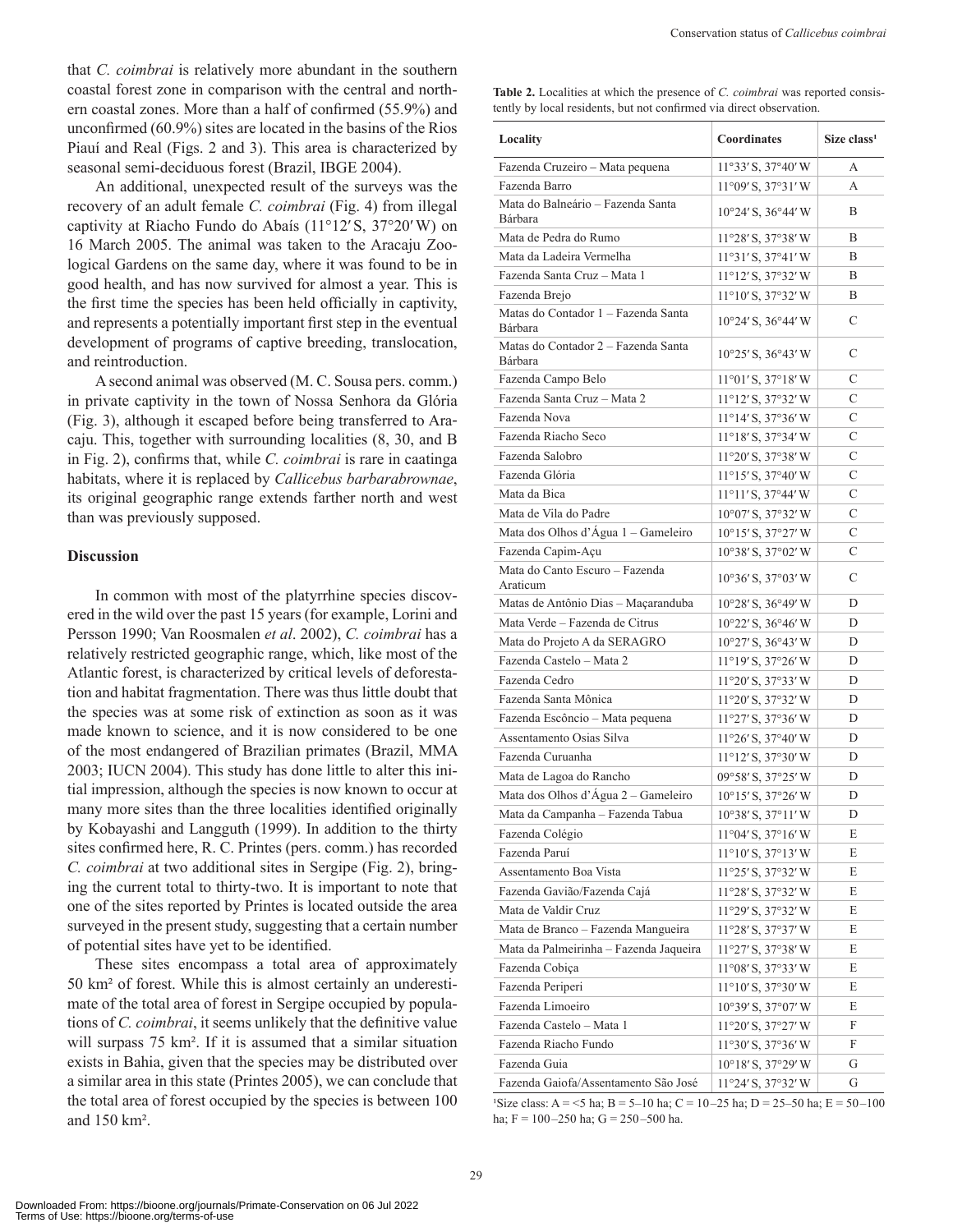

**Figure 4**. Adult female *Callicebus coimbrai*, resident at the Aracaju Zoological Gardens since 16 March 2005. Photograph by Leandro Jerusalinsky.

Demographic parameters of *C. coimbrai* populations are not known, and few reliable data are available for the genus. The values most relevant to the present study are those of Müller (1996a) and Heiduck (2002), who recorded home ranges of 22–24 ha for two *Callicebus melanochir* groups in the Atlantic forest of southern Bahia. Palacios *et al*. (1997) reported a similar value for the Amazonian *Callicebus torquatus*. Price and Piedade (2001) recorded smaller home ranges in a shortterm study of *Callicebus personatus*, although surveys at a number of other sites in southeastern Brazil (Chiarello 2003; São Bernardo and Galetti 2004) returned relatively low population densities for this species, indicative of relatively large home ranges.

Titi monkeys are strictly monogamous and live in small family groups, with three to five members. *Callicebus coimbrai* appears to be typical in this sense (Sousa 2003; R. C. Printes pers. comm.; this study), and a similar pattern has been reported for the closely related *C. melanochir* (Müller 1996a; Heiduck 2002), so it would seem reasonable to use four individuals as an approximate mean group size. Using a generous estimate of five groups/km², the 30 confirmed sites in Sergipe would contain a theoretical total population of approximately 1,000 individuals. Even if this were a gross overestimate, it would still seem reasonable to assume that the number of *C. coimbrai* surviving in the wild (including both Sergipe and Bahia) may be between 500 and 1,000 individuals.

While this provides some room for cautious optimism, the question of habitat fragmentation cannot be overlooked.



Figure 5. Hypothetical scenario faced by a maturing titi monkey (red animal in fragment A) in the fragmented landscape of the Atlantic forest of Sergipe. Fragment D offers the best opportunities for survival and the establishment of a breeding group, but is farthest from A. Smaller fragments (B and C) are more common, and generally more accessible, but will normally be either at carrying capacity (B) or vacant (C). In either case, the chance to breed will depend on unpredictable, random events such as the disappearance of the same sex adult (B) or the immigration of an adult of the opposite sex (C).

Terms of Use: https://bioone.org/terms-of-use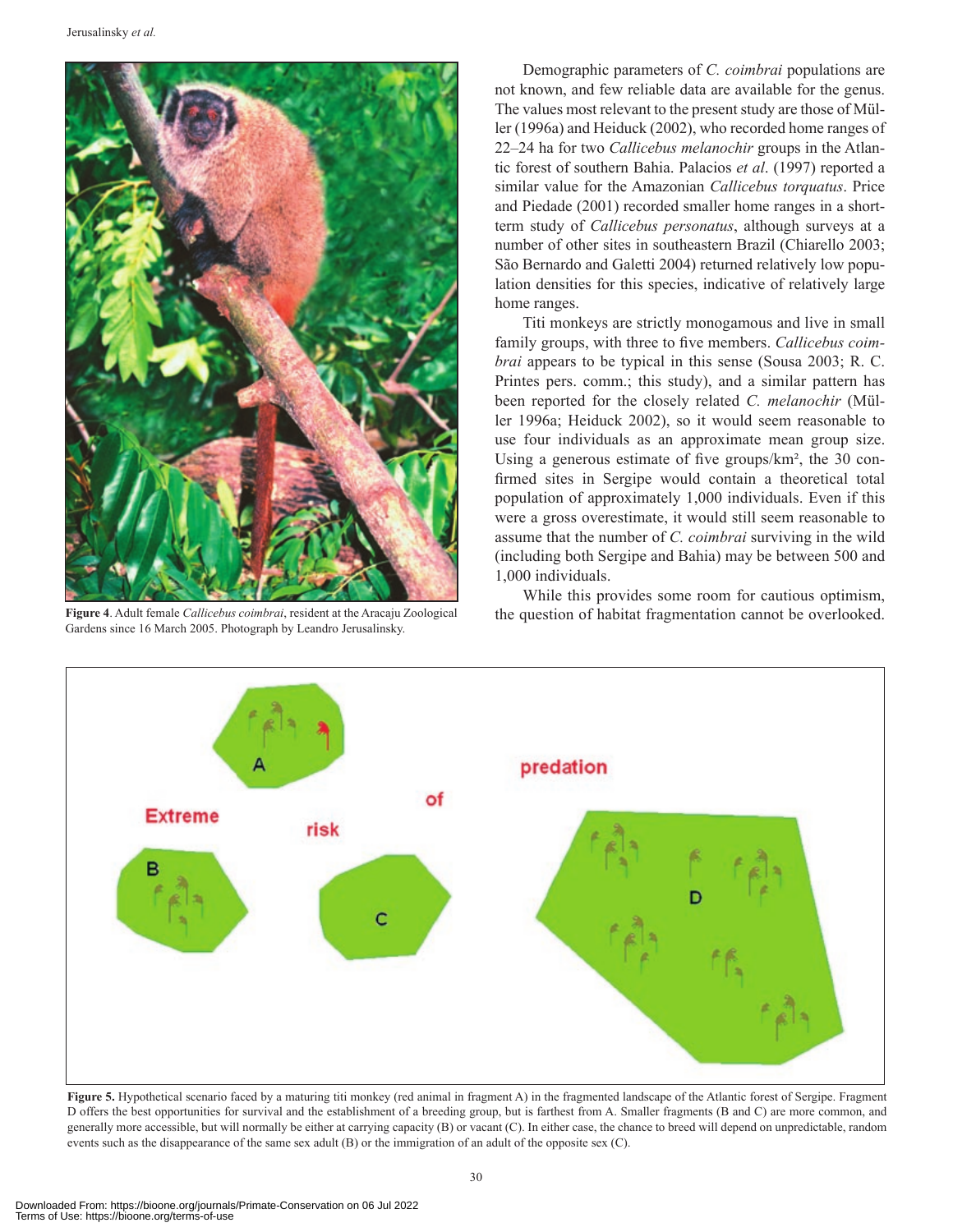Demographic patterns in fragmented habitat are clearly different from those in continuous forest, although the effects are not always negative, depending on the species. One positive aspect of the present study, for example, was the confirmation of the ability of *C. coimbrai* to survive in forest fragments smaller than 10 ha. Given this, the number of fragments with titis may be as important as the total area of forest for the planning of conservation strategies. The large number of unconfirmed reports (Table 2) certainly suggests that many more small, isolated populations have yet to be discovered.

However tolerant of habitat disturbance *C. coimbrai* may be, the distribution of remnant populations in a large number of isolated fragments clearly presents a deep-seated problem for long-term management (Vieira *et al*. 2003). Titi monkeys present an additional unique behavioral problem, among Atlantic forest primates: While the exact mechanism is still unclear (Müller 1996b; Mayeaux *et al*. 2002), offspring invariably emigrate from their natal groups as they approach sexual maturity, limiting group composition to the breeding pair and their immature offspring.

While this may be an important dispersal mechanism in populations inhabiting continuous forest, it may have deleterious consequences in small fragments, where emigration to a new forest may be the only option for maturing offspring (see Fig. 5). Individuals migrating between fragments over open ground risk predation and exhaustion (mean day range of Atlantic forest titis is approximately 1 km: Müller 1996a; Price and Piedade 2001), with only a very random possibility of encountering a potential reproductive partner. This suggests an extremely inefficient process characterized by high mortality and the frequent loss of reproductive opportunities (for example, animal dispersing to vacant fragments).

This implies, in turn, that active management of the metapopulation, including both translocation and reintroduction, may be relatively more important for the long-term conservation of *C. coimbrai* (and other titi species) than for other Atlantic forest primates. The effective implementation of such management will also depend on the establishment of an integrated system of public and privately owned reserves. One important first step in this process is the creation of a federal conservation unit—with the specific aim of protecting *C. coimbrai*—which is currently being planned by the Brazil ian environment institute (IBAMA), based on the results of the present study.

#### **Acknowledgments**

This study was made possible by the helpful cooperation of local residents and landowners throughout the region. We are grateful to Márcio Macedo, Gláucia Bispo and Marleno Costa (IBAMA/SE) for local technical support, to Rodrigo Cambará Printes and Marcelo C. Sousa for unpublished data, and to Paulo José de Oliveira (SEPLANTEC) for providing the digital atlas and aerial photographs. Special thanks to Aline Lima for Figures 1, 2, and 3.

### **Literature Cited**

- Brazil, IBGE. 2004. *Mapa de Vegetação do Brasil*. Instituto Brasileiro de Geografia e Estatística, Brasília, Brazil. Website: <http://www.ibge.gov.br>. Accessed 5 August 2005.
- Brazil, MMA. 2003. Instrução Normativa N° 03, de 27 de maio de 2003: Lista Oficial das Espécies da Fauna Brasileira Ameaçadas de Extinção*.* Ministério do Meio Ambiente (MMA), Brasília. *Diário Oficial da União – Seção 1* 101: 88–97.
- Chiarello, A. G. 2003. Primates of the Brazilian Atlantic Forest: The influence of forest fragmentation on survival. In: *Primates in Fragments: Ecology and Conservation*, L. K. Marsh (ed.), pp.99–121. Plenum Press, New York.
- Coimbra-Filho, A. F. and I. de G. Câmara. 1996. *Os Limites Originais do Bioma Mata Atlântica na Região Nordeste do Brasil.* Fundação Brasileira para a Conservação da Natureza, Rio de Janeiro.
- Heiduck, S. 2002. The use of disturbed and undisturbed forest by masked titi monkeys *Callicebus personatus melanochir* is proportional to food availability. *Oryx* 36: 133– 139.
- IUCN. 2004. *2004 IUCN Red List of Threatened Species*. IUCN—The World Conservation Union, Gland, Switzerland. Website: <http://www.redlist.org>. Accessed July 2005.
- Kobayashi, S. and A. Langguth. 1999. A new species of titi monkey, *Callicebus* Thomas, from north-eastern Brazil (Primates, Cebidae). *Rev. Bras. Zool.* 16: 531–551.
- Lorini, M. L. and V. G. Persson. 1990. Nova espécie de *Leontopithecus* Lesson, 1840, do sul do Brasil (Primates, Callitrichidae). *Bol. Mus. Nac., Rio de Janeiro* 338: 1–14.
- Mayeaux, D. J., W. A. Mason and S. P. Mendoza. 2002. Developmental changes in responsiveness to parents and unfamiliar adults in a monogamous monkey (*Callicebus moloch*). *Am. J. Primatol.* 58: 71–89.
- Müller, K.-H. 1996a. Diet and feeding ecology of masked titis (*Callicebus personatus*). In: *Adaptive Radiations of Neotropical Primates*, M. A. Norconk, A. L. Rosenberger and P. A. Garber (eds.), pp.383–401. Plenum Press, New York.
- Müller, K.-H. 1996b. Emigration of a masked titi monkey (*Callicebus personatus*) from an established group, and the establishment of a new group. *Neotrop. Primates* 4: 19–21.
- Palacios, E., A. Rodríguez and T. R. Defler. 1997. Diet of a group of *Callicebus torquatus lugens* (Humboldt, 1812) during the annual resource bottleneck in Amazonian Colombia. *Int. J. Primatol.* 18: 503–522.
- Price, E. C. and H. M. Piedade. 2001. Ranging behavior and intraspecific relationships of masked titi monkeys (*Callicebus personatus personatus*). *Am. J. Primatol.* 53: 87–92.
- Printes, R. C. 2005. Novos registros sobre a distribuição do guigó da caatinga *Callicebus barbarabrownae* (Hersh-